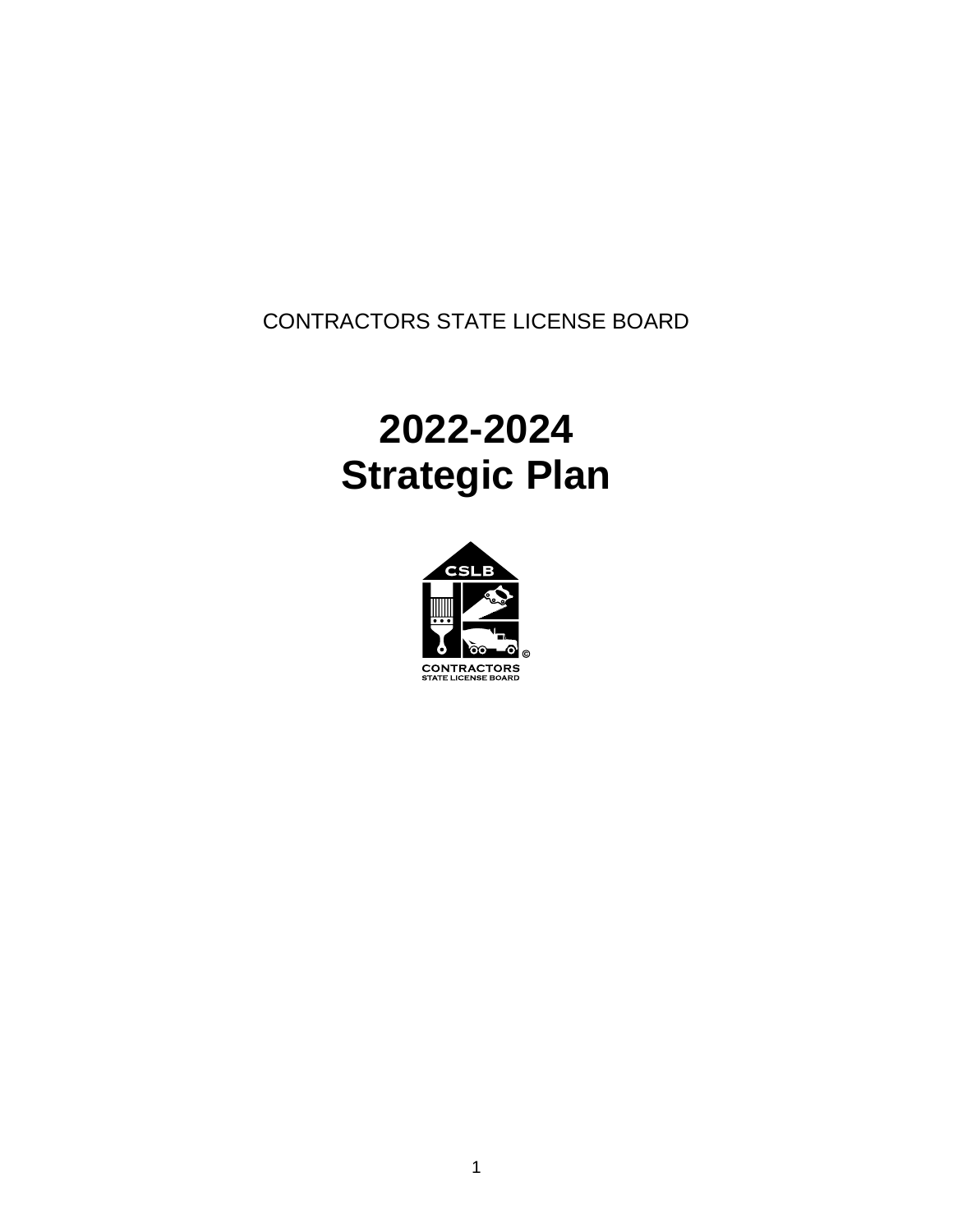# **Table of Contents**

| Goal 5: Executive: Administration and Information Technology  19 |
|------------------------------------------------------------------|
|                                                                  |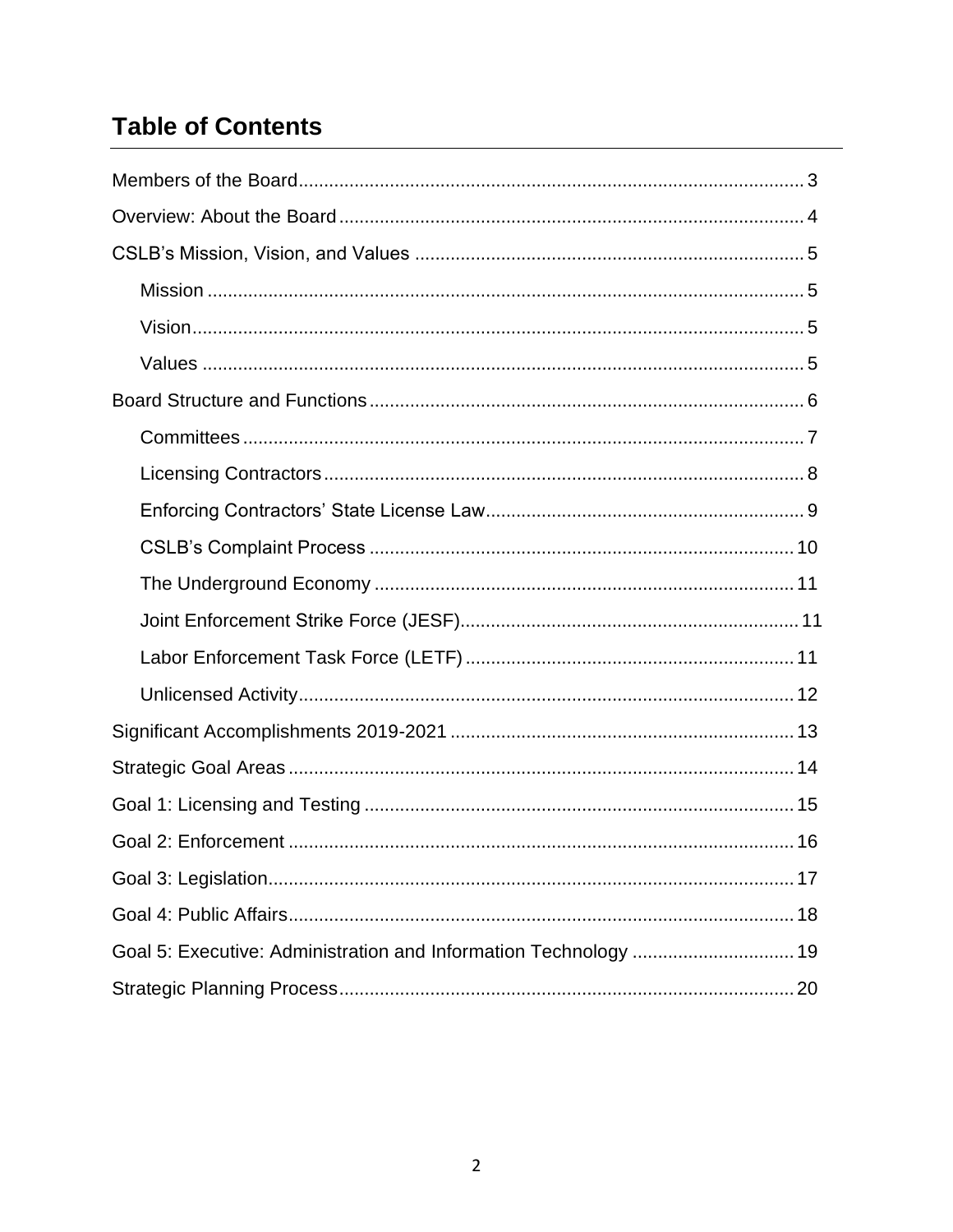# <span id="page-2-0"></span>**Members of the Board**

**Susan Granzella**, Board Chair, Public Member **Mary Teichert**, Vice Chair, (A) General Engineering Contractor Member **Diana Love**, Secretary, Public Member, Senior Citizen Organization **Frank Altamura**, Jr., Public Member **Rodney M. Cobos**, Public Member **David De La Torre**, Public Member **Miguel Galarza**, (B) General Contractor Member **Donald Giarratano**, (C) Specialty Contractor Member **Alan Guy**, (B) General Contractor Member **Michael Mark**, Labor Organization Member **Steven Panelli**, Building Official Member **James Ruane**, (C) Specialty Contractor Member **Johnny Simpson**, Public Member

**Gavin Newsom** Governor

**Lourdes M. Castro Ramírez** Secretary, Business, Consumer Services and Housing Agency

**Kimberly Kirchmeyer** Director, Department of Consumer Affairs

**David R. Fogt** Registrar, Contractors State License Board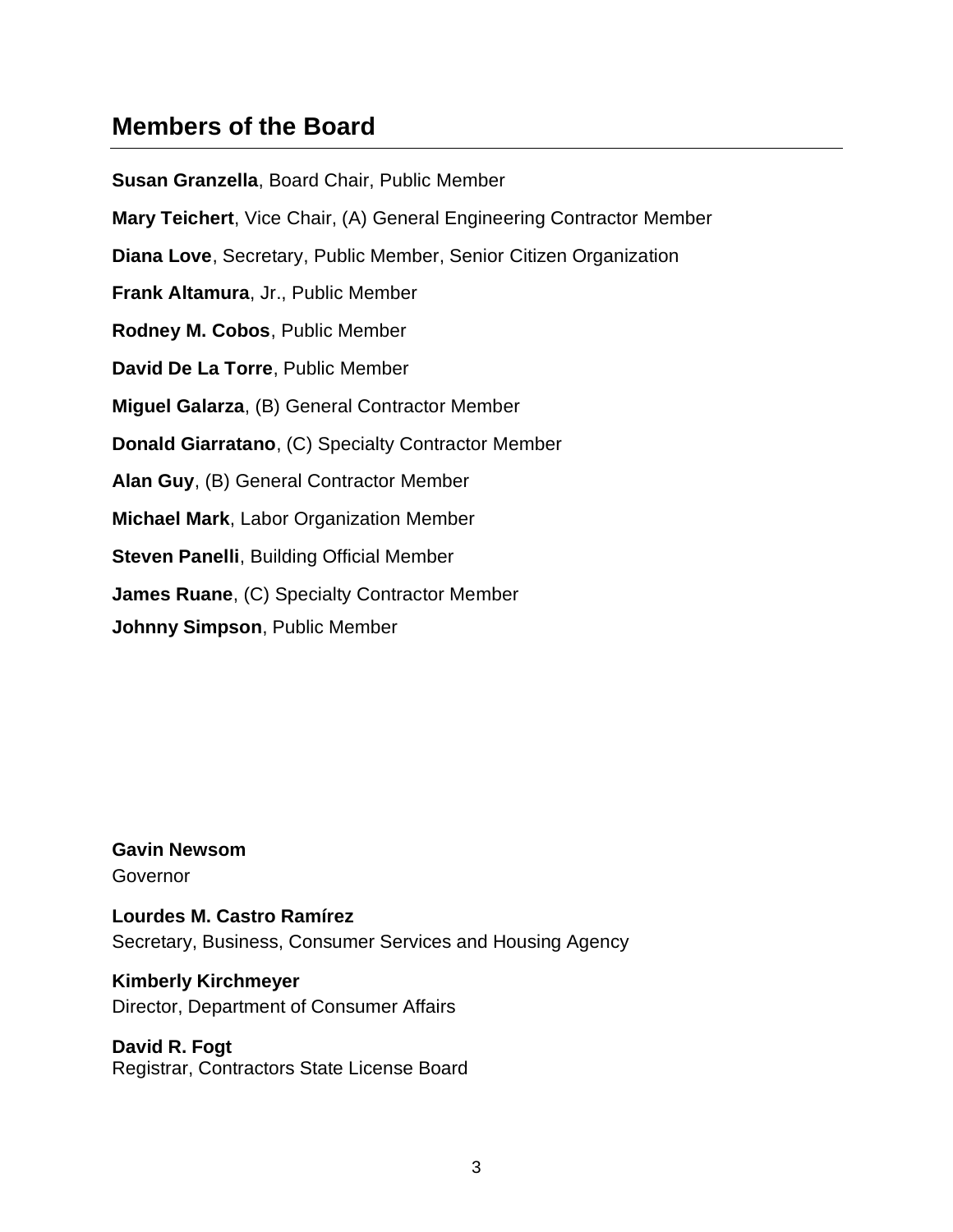# <span id="page-3-0"></span>**Overview: About the Board**

The California legislature established the Contractors State License Board (CSLB) in 1929 as the Contractors License Bureau under the Department of Professional and Vocational Standards. Today, CSLB is part of the Department of Consumer Affairs.

The responsibility for licensing and regulating the 45 classifications and two certifications that constitute California's construction industry belongs to CSLB. Today, there are approximately 285,000 licensed contractors and 23,000 registered home improvement salespersons in the state.

The Registrar of Contractors oversees a staff of more than 400 employees who work at CLSB's headquarters in Sacramento and at field offices throughout the state.

CSLB's headquarters office receives and processes applications for new licenses, additional classifications, changes of license records, and license renewals. Headquarters staff reviews and maintains records of disciplinary actions initiated by the regional offices and provides other support services. This office also provides information about the status of a license as well as the verified certificates of licensure used in court or other actions. Headquarters directs the activities of the field offices and initiates all disciplinary actions resulting from their investigations. Field office staff investigates consumer complaints against licensed and unlicensed contractors.

Enforcement staff closed nearly 17,000 investigations in Fiscal Year 2020-21, as well as initiated all disciplinary actions resulting from investigations. In Fiscal Year 2020-21, CSLB helped recover more than \$27.5 million for consumers.

The Statewide Investigative Fraud Team (SWIFT) focuses on the underground economy and on unlicensed contractors. This unit conducts proactive stings and sweeps to help curtail illegal contracting and cites those who are not licensed.

CSLB's website provides a wealth of information to various stakeholders. Features include an Instant License Check, which provides information about a particular contractor's license status, and Find My Licensed Contractor, which generates a list of licensed contractors in a designated geographic area and specific trade. It also includes a Disaster Help Center, which provides information and resources for disaster survivors, contractors, and the media.

CSLB holds regularly scheduled public meetings throughout the state, which provide the public an opportunity to provide comment on agenda items and other issues.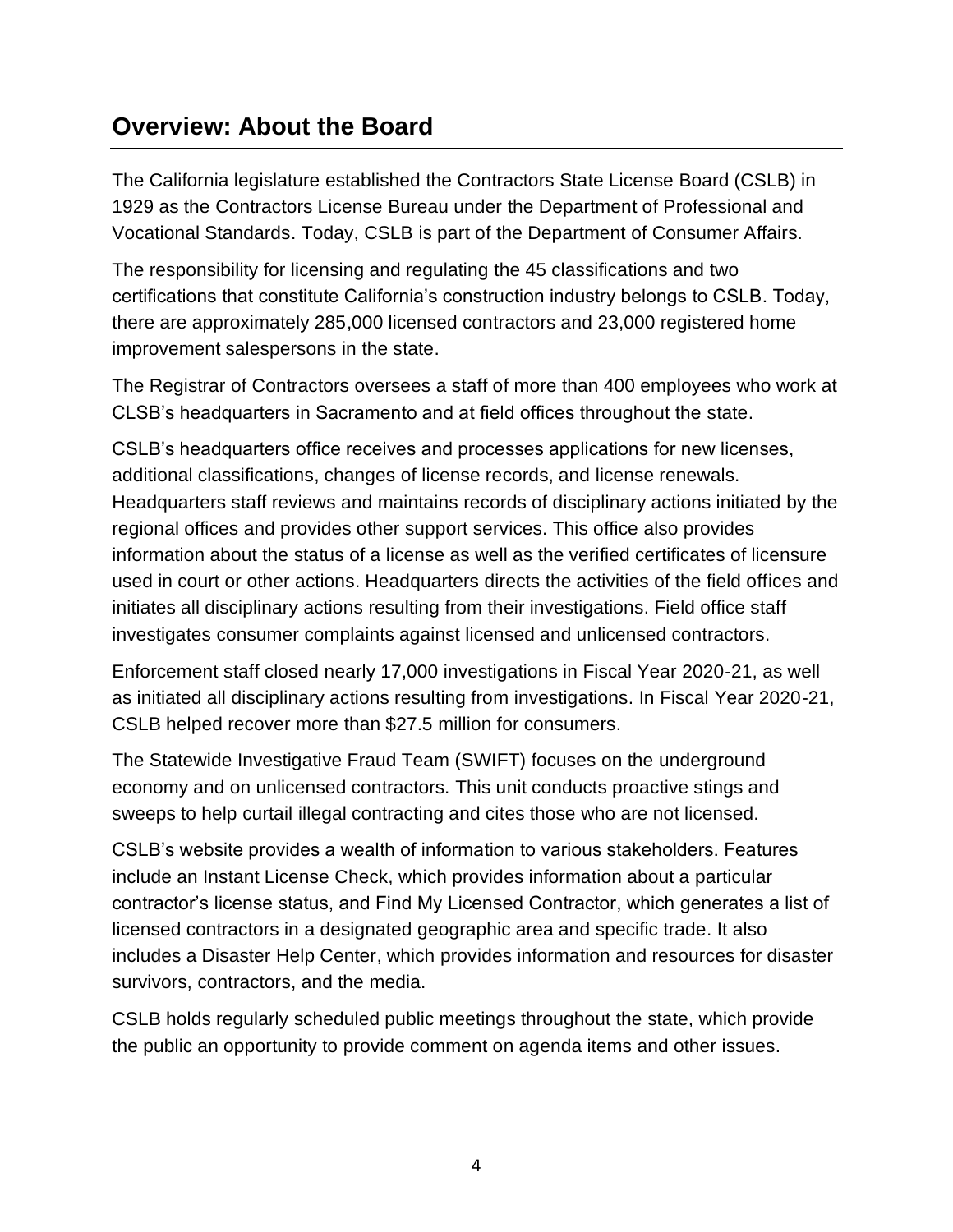# <span id="page-4-0"></span>**CSLB's Mission, Vision and Values**

### **MISSION**

CSLB protects consumers by regulating the construction industry through policies that promote the health, safety, and general welfare of the public in matters relating to construction, including home improvement.

The Board accomplishes this by:

- Ensuring that construction, including home improvement, is performed in a safe, competent, and professional manner;
- Licensing contractors and enforcing licensing laws;
- Requiring licensure for any person practicing or offering to practice construction contracting;
- Enforcing the laws, regulations, and standards governing construction contracting in a fair and uniform manner;
- Providing resolution to disputes that arise from construction activities; and
- Educating consumers so they can make informed choices.

#### **VISION**

CSLB is a model consumer protection agency, integrating regulatory oversight of the construction industry as necessary for the protection of consumers and licensed contractors.

### **VALUES**

CSLB provides the highest quality throughout its programs by:

- Being responsive and treating all consumers and contractors fairly;
- Focusing on prevention and providing educational information to consumers and contractors;
- Embracing technology and innovative methods to provide services; and
- Supporting a team concept and the professional development of staff.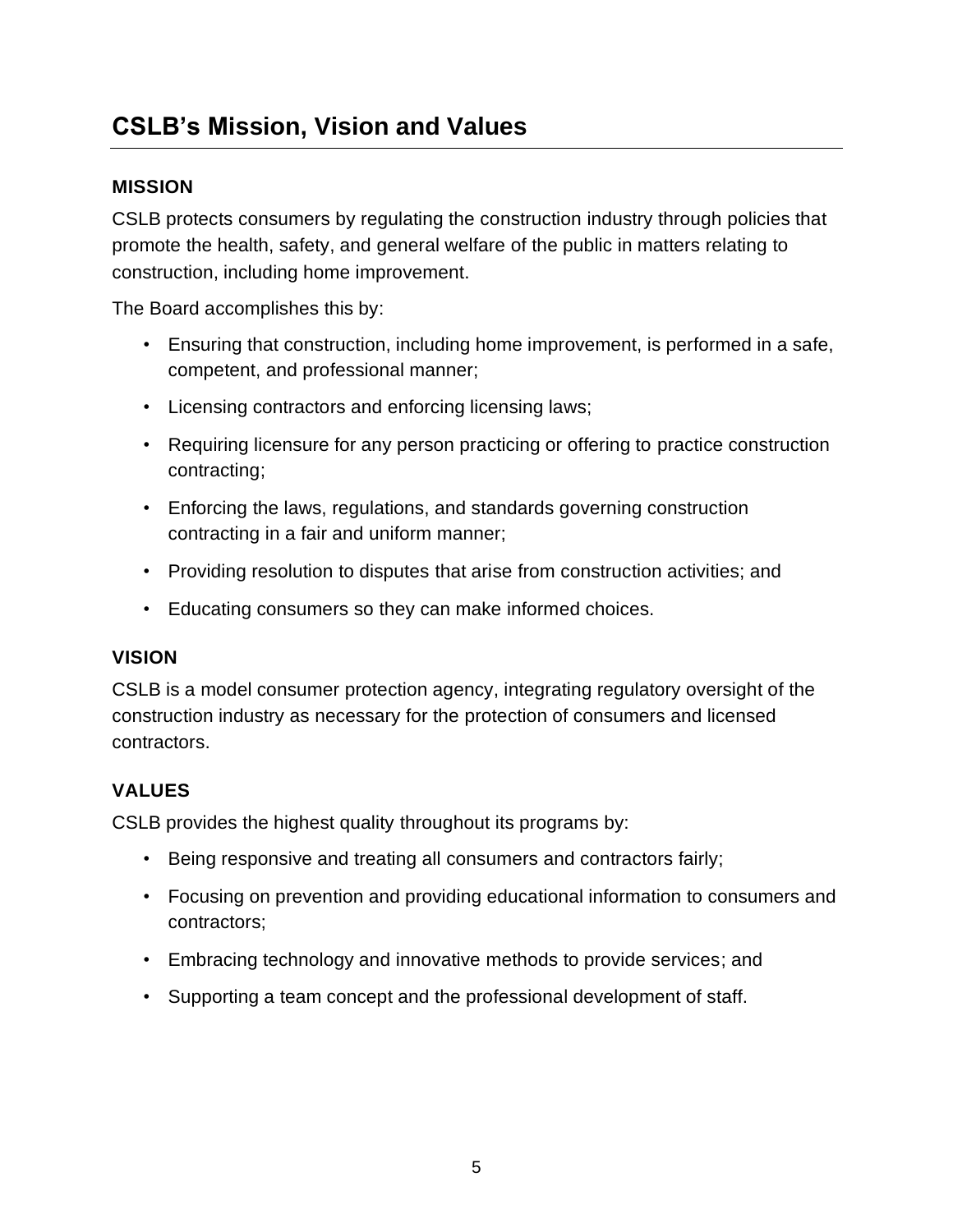# <span id="page-5-0"></span>**Board Structure and Functions**

CSLB's 15-member Board directs administrative policy for the agency's operations. The Board includes 10 public members (including one labor representative, one local building official, and one representative of a statewide senior citizen organization), and five contractors. Appointments are made by the governor and the state legislature.

### **GUBERNATORIAL APPOINTMENTS**

- Three Public Members
- One Public Member Senior Citizen Organization
- One Public Member Building Official
- One Public Member Labor Representative
- One (A) Engineering Contractor Member
- Two (B) General Contractor Members
- Two (C) Specialty Contractor Members

### **SENATE APPOINTMENTS**

• Two Public Members

### **ASSEMBLY APPOINTMENTS**

• Two Public Members

The Board appoints, with the approval of the director of the department of Consumer Affairs, the registrar of contractors, who directs administrative policy for CSLB's statewide operations.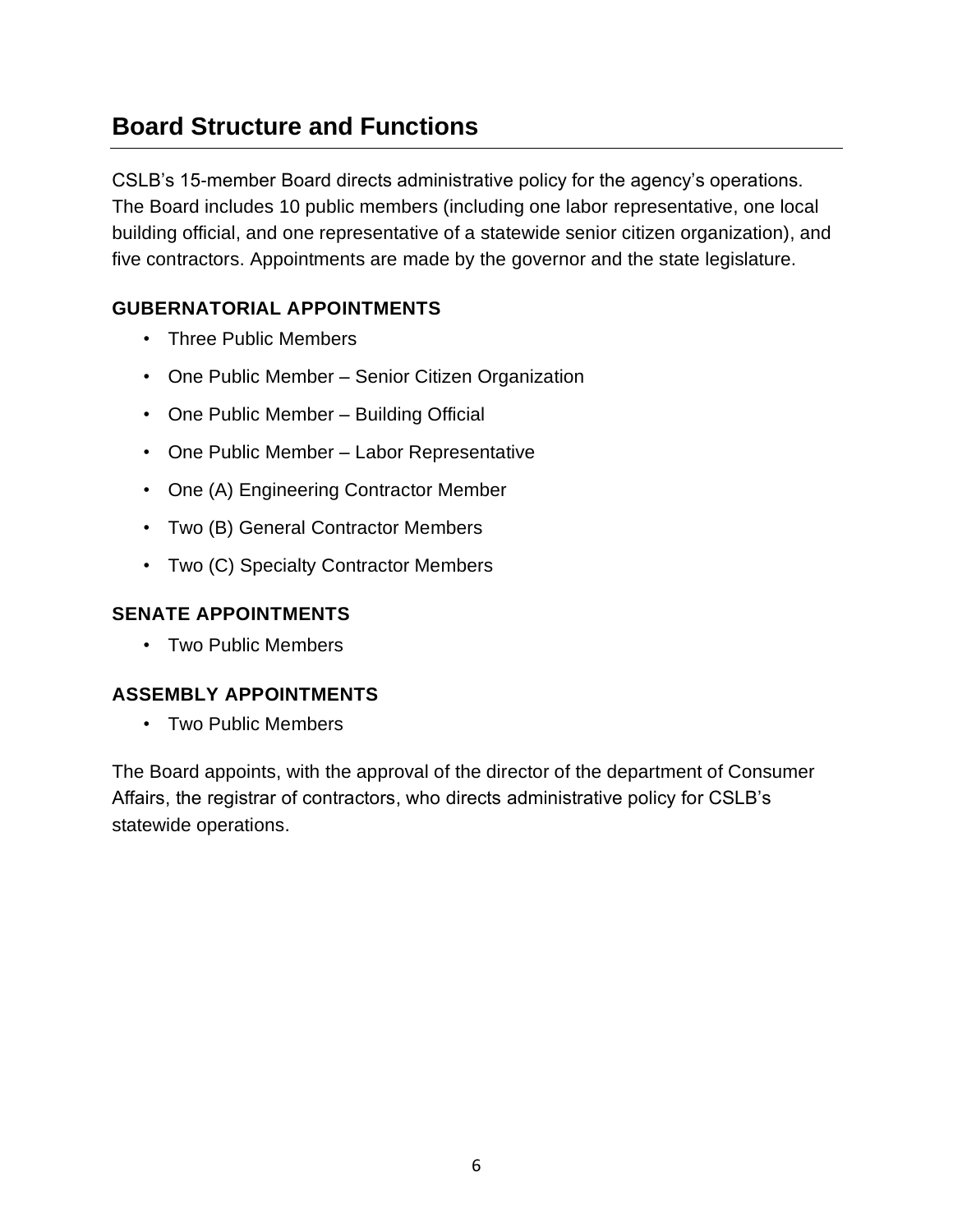#### <span id="page-6-0"></span>**COMMITTEES**

CSLB currently has five standing board committees that perform various functions.

#### • **Licensing Committee**

Ensures that all applicants and licensees meet minimum qualifications to provide construction services.

#### • **Enforcement Committee**

Helps reduce, eliminate, or prevent unlicensed activity and unprofessional conduct that pose a threat to public health, safety, and welfare.

#### • **Public Affairs Committee**

Educates consumers about making informed choices related to construction services, and provides information to licensed contractors so they can improve their awareness of contracting laws and their technical, management, and service skills.

#### • **Legislative Committee**

Ensures that statutes, regulations, policies, and procedures strengthen and support CSLB operations.

#### • **Executive Committee**

Enhances organizational effectiveness and improves the quality of service in all programs.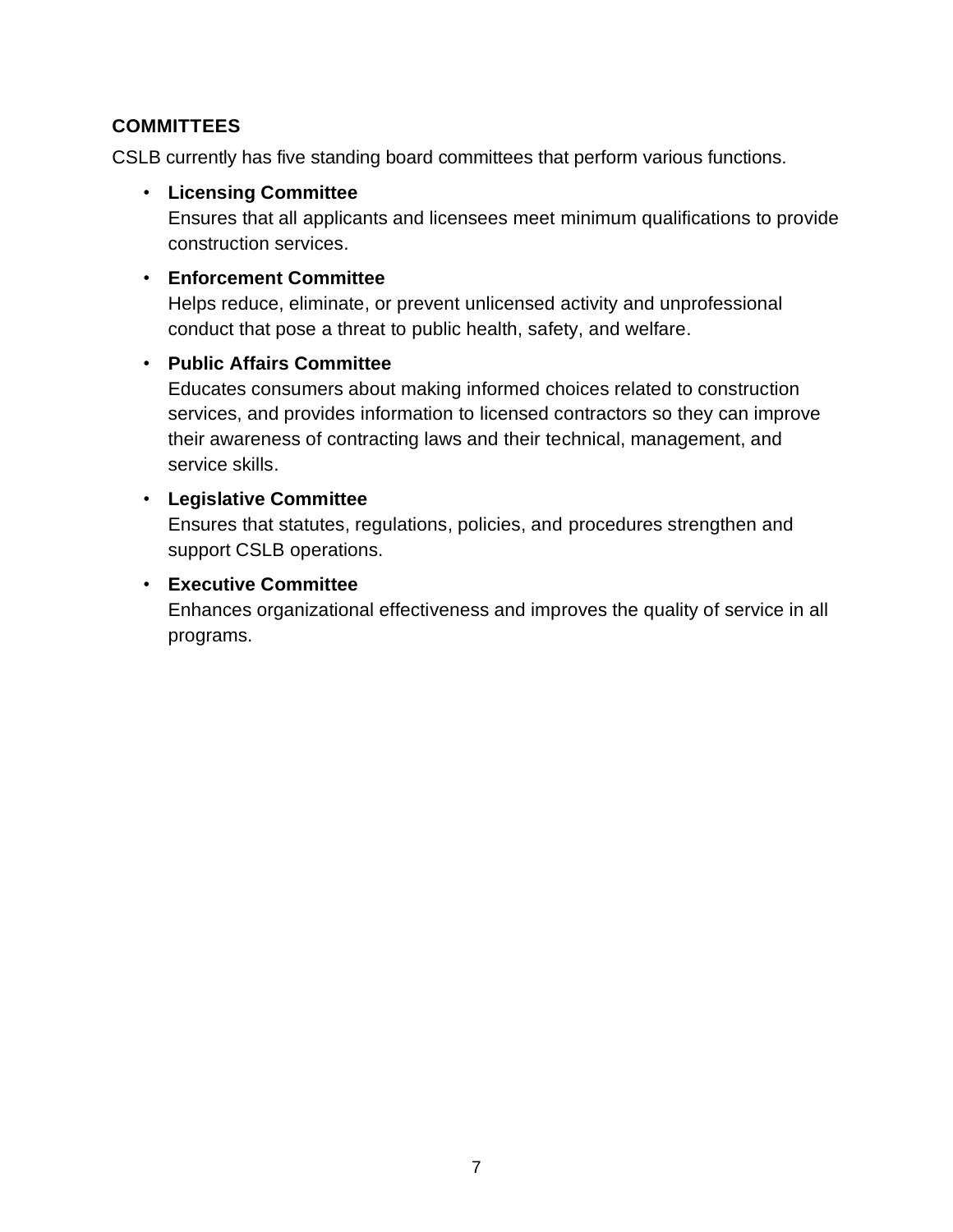# <span id="page-7-0"></span>**LICENSING CONTRACTORS**

CSLB licenses and regulates contractors in 44 license classifications and two certifications under which members of the construction industry practice their trades and crafts. As of October 1, 2021, there were 283,867 contractor licenses in California: 232,187 active and 51,680 inactive.

Licenses are categorized into three basic branches of contracting business, as defined by statute and by CSLB rules and regulations:

- **Class "A" General Engineering** Infrastructure and similar projects requiring specialized engineering knowledge and skill
- **Class "B" General Building** Buildings – housing, commercial, office, etc.
- **Class "C" Specialty**

Specific trades, such as painters, plumbers, electricians, etc.

CSLB may issue a license to a sole owner, partnership, corporation, limited liability company, or joint venture. All licenses must have a "qualifier," who is the person listed in CSLB records who satisfies the experience and exam requirements for a license.

Depending on the type of license, the qualifier must be designated as an owner, responsible managing employee, responsible managing officer, responsible managing manager, responsible managing member, or qualifying partner in the license records. A qualifier is required for every classification and on each license CSLB issues; the same person may serve as the qualifier for more than one classification.

CSLB also registers home improvement salespersons (HIS) who are engaged in the sale of home improvement goods and services. As of October 1, 2021, there were 23,402 active HIS registrants.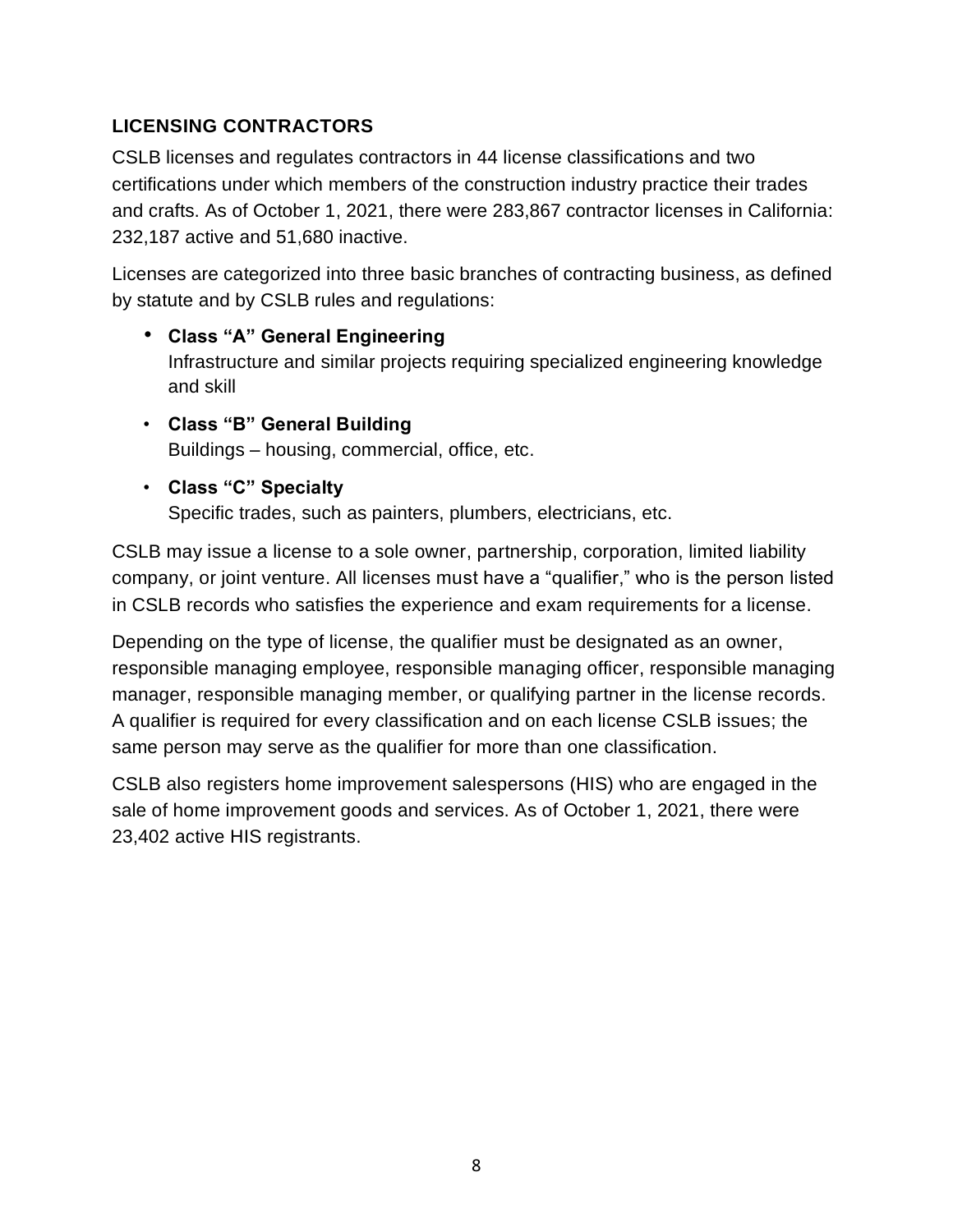### <span id="page-8-0"></span>**ENFORCING CONTRACTORS' STATE LICENSE LAW**

CSLB's responsibility to enforce California's contractors' state license law includes investigating complaints against licensed and unlicensed contractors; issuing citations and suspending or revoking licenses; seeking administrative, criminal, and civil sanctions against violators; and informing consumers, contractors, and the industry about CSLB actions. In Fiscal Year 2020-21, CSLB helped recover more than \$27.5 million for consumers.

CSLB receives complaints from members of the public, licensees, professional groups, government agencies, and others concerning all aspects of the construction industry. However, the majority of these complaints come from owners of residential property involved in remodeling or repair work. CSLB received over 15,000 complaints in Fiscal Year 2020-21.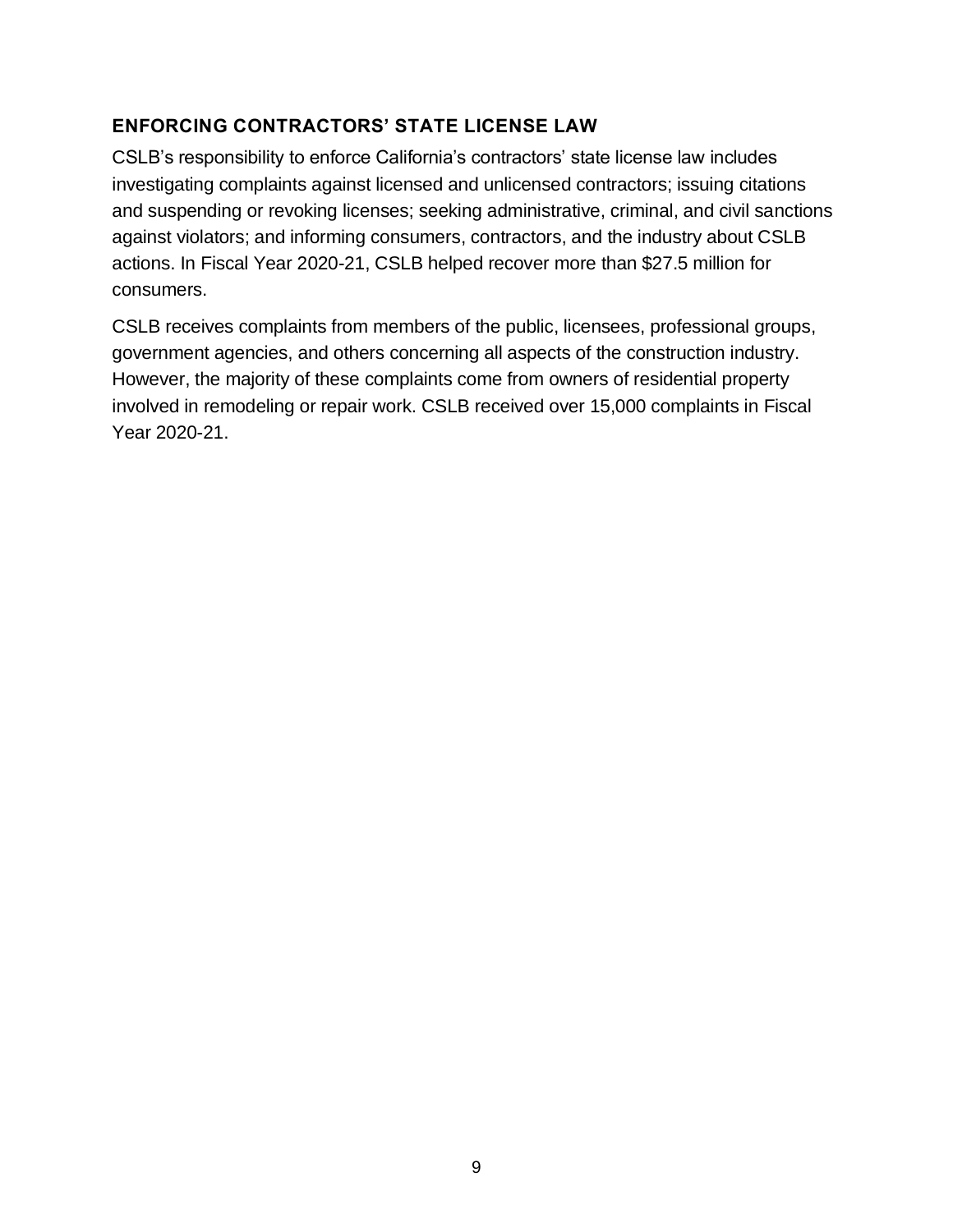### <span id="page-9-0"></span>**CSLB'S COMPLAINT PROCESS**

CSLB's enforcement process consists of a number of steps through which complaints and/or cases may pass:

#### **• Complaint Initiation**

Complaint receipt, screening, and mediation to establish jurisdiction and attempt resolution when field investigation is not warranted.

#### **• Complaint Investigation**

Field investigations performed by CSLB Special Investigators.

#### **• Arbitration**

Resolution of disputes for complaint cases meeting defined criteria.

#### **• Minor Cases**

Issuance of an advisory notice or letter of admonishment for less egregious violations of law.

#### **• Citation**

Official notice containing alleged violations that include a civil penalty and may include an order of correction or abatement; citations may be issued for unlicensed activity cases or for other violations of contractors' state license law.

#### **• Accusation**

A legal document formally charging a licensed contractor with serious violations that warrant suspension or revocation of a license and providing notice that a disciplinary action may be imposed.

#### **• Criminal Referral**

Cases involving alleged criminal violations are referred to local prosecutors for the possible filing of criminal charges.

#### **• Appeal Hearing**

After a citation or accusation is issued, evidentiary hearings are held before an administrative law judge (ALJ) from the Office of Administrative Hearings to hear a licensee's appeal.

#### **• Proposed Decision**

Submission of the ALJ's proposed decision to the registrar of contractors for final agency decision.

#### **• Reconsideration**

Requests to the registrar or the Board to reconsider the decision.

#### **• Judicial Review**

Licensee may file a petition for a Writ of Mandate in superior court, seeking to overturn the registrar's or the Board's decision.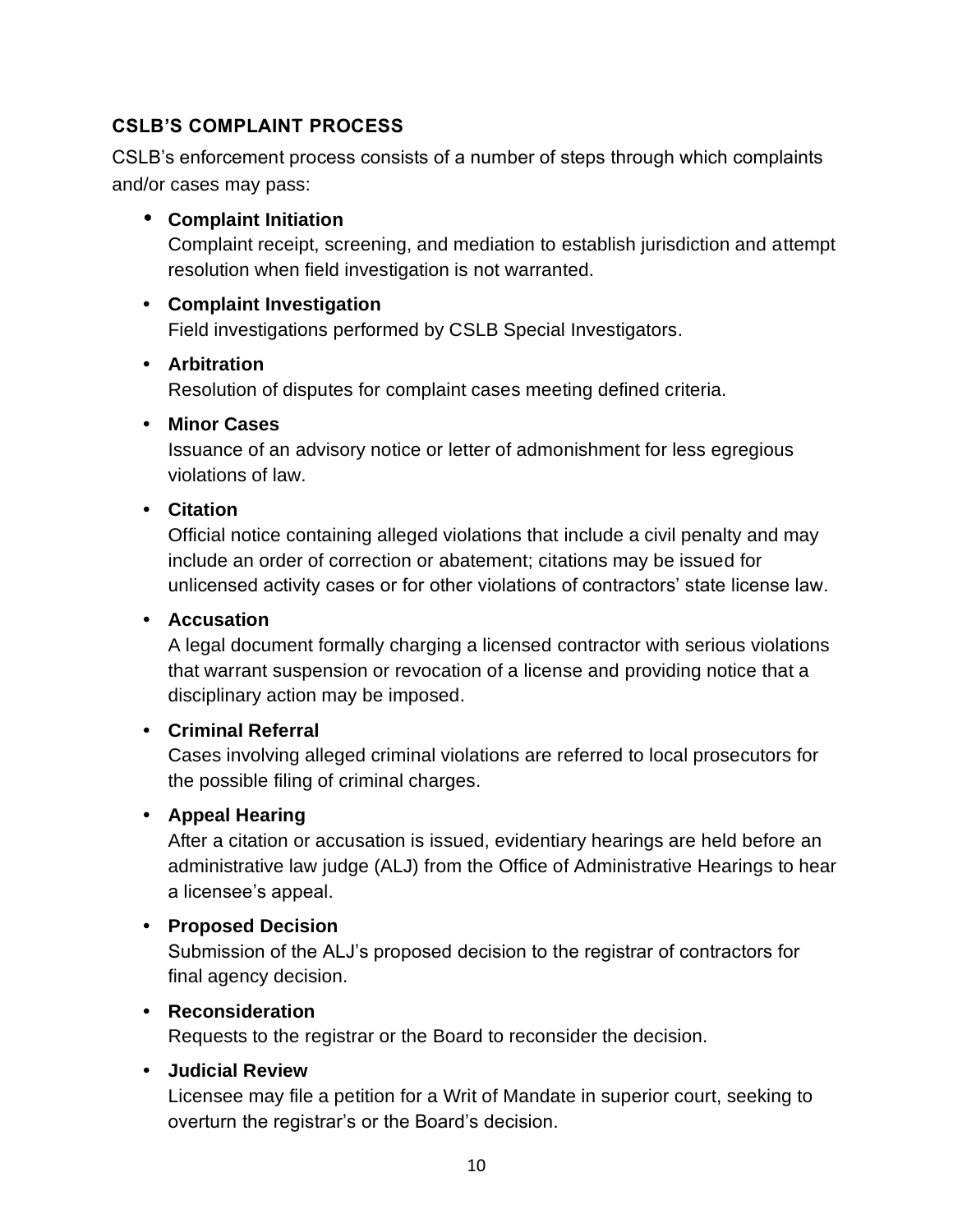# <span id="page-10-0"></span>**THE UNDERGROUND ECONOMY**

California's underground economy harms law-abiding businesses, consumers, and workers. The problem is particularly prevalent in the construction industry, where businesses that cheat underbid those that follow the rules by:

- Failing to obtain required licenses and building permits.
- Failing to pay payroll or other taxes.
- Failing to obtain required workers' compensation insurance.
- Failing to report worker injuries to keep insurance premiums artificially low.
- Failing to report accurate payroll to obtain a lower workers' compensation insurance premium.

CSLB estimates that on any given day, tens of thousands of licensed contractors and unlicensed operators are breaking the law and contributing to the state's underground economy.

Since no one state agency has the resources or the information to tackle this enforcement problem alone, state agencies with overlapping jurisdiction in the areas of labor law enforcement have joined forces to make a concerted and consistent dent in California's underground economy. CSLB is a member of multiple task forces.

# **JOINT ENFORCEMENT STRIKE FORCE (JESF)**

The Joint Enforcement Strike Force (JESF), which was created by an executive order signed by Governor Pete Wilson in October 1993, is responsible for enhancing the development and sharing of information necessary to combat the underground economy, to improve the coordination of enforcement activities, and to develop methods to pool, focus, and target enforcement resources. JESF is empowered and authorized to form joint enforcement teams when appropriate to utilize the collective investigative and enforcement capabilities of JESF members.

# **LABOR ENFORCEMENT TASK FORCE (LETF)**

The Labor Enforcement Task Force (LETF), which was launched in January 2012, is comprised of investigators from CSLB, the Department of Industrial Relations, and the Employment Development Department. LETF performs weekly inspections at active construction sites to investigate license, wage, tax, and workplace safety compliance.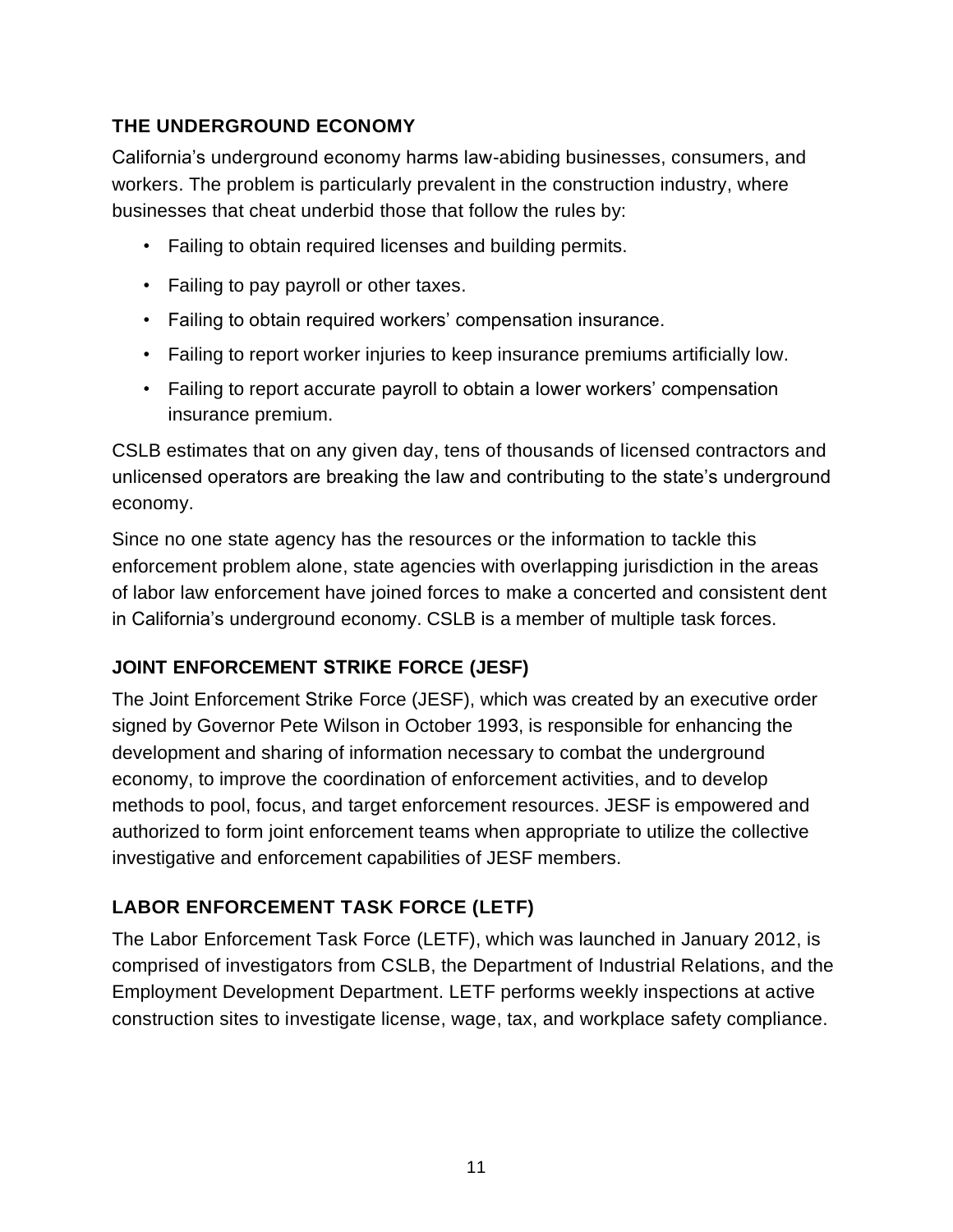#### <span id="page-11-0"></span>**UNLICENSED ACTIVITY**

CSLB's Statewide Investigative Fraud Team (SWIFT) proactively combats illegal contractors that operate in the underground economy by failing to obtain a required contractor license and/or workers' compensation insurance. SWIFT routinely partners with other state and local regulatory and law enforcement agencies to conduct undercover sting and sweep operations, targeting egregious offenders who pose a threat to consumers, employees, businesses, and licensed contractors.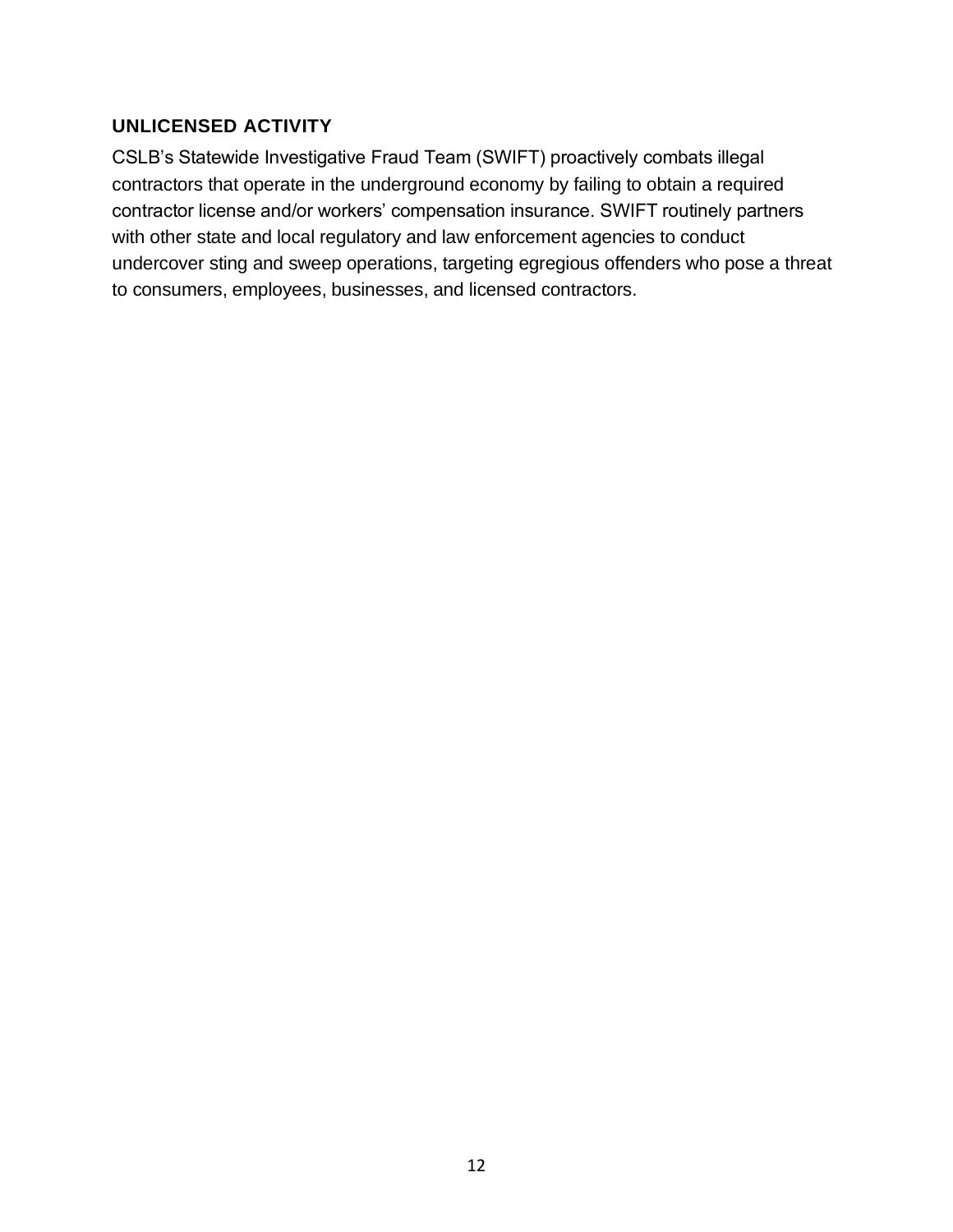# <span id="page-12-0"></span>**Significant Accomplishments 2019-2021**

Over the last three years, the Board achieved many of the goals laid out in the 2019- 2021 Strategic Plan. Highlights include:

- The Legislative and Licensing Divisions developed a new residential remodeling classification and then worked with Senator McGuire to create the new law (SB 1189, 2020). The Testing Division developed and is now administering the new trade examination.
- The Licensing Division obtained legislative authority through board-sponsored legislation and began outsourcing CSLB's examination administration to reduce board costs and provide applicants more flexibility to take their exams.
- The Information Technology and Licensing Divisions developed necessary programming to enable over 90 percent of licensees to renew their licenses online in real-time and provided all applicants with the ability to take their open book asbestos examination online.
- The Enforcement and Public Affairs Divisions formalized CSLB's disaster response program. Consumer protection objectives include posting signs within three to five days after evacuation orders are lifted, conducting sweeps through the disaster area to ensure contractors are properly licensed, staffing Local Assistance/Disaster Recovery Centers to educate consumers and contractors on successfully contracting to rebuild, and participating in disaster-related outreach events. In the past three years, the Enforcement Division has successfully staffed 52 Local Assistance Centers throughout California.
- The Enforcement and Public Affairs Divisions relaunched CSLB's "Most Wanted" feature and issued press releases for all undercover sting operations.
- The Enforcement and Public Affairs Divisions created an online building permit compliance training course for licensees who fail to comply with local building department permit requirements.
- The Executive Office completed a classification study with outside consultant CPS HR and reclassified existing non-sworn enforcement representatives to special investigators.
- The Information Technology Division expanded public records and licensing information online with the creation of the "Public Data Portal" on CSLB's website.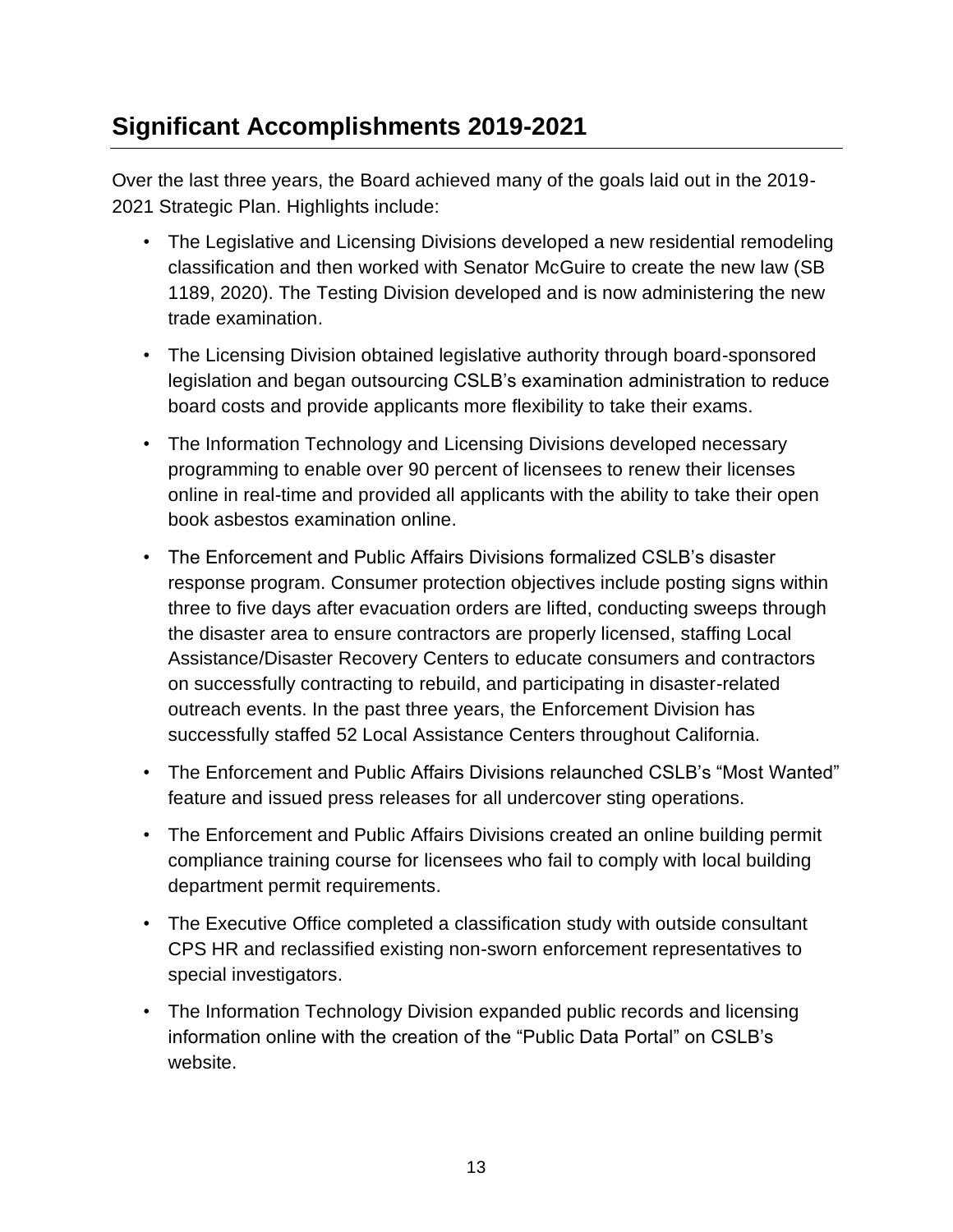# <span id="page-13-0"></span>**Strategic Goal Areas**

#### **1. LICENSING & TESTING**

Ensures that all applicants and licensees meet minimum qualifications to provide construction services.

### **2. ENFORCEMENT**

Helps reduce, eliminate, or prevent unlicensed activity and unprofessional conduct that pose a threat to public health, safety, and welfare.

### **3. LEGISLATION**

Ensures that statutes, regulations, policies, and procedures strengthen and support CSLB operations.

### **4. PUBLIC AFFAIRS**

Educates consumers about making informed choices related to construction services and provides information to licensed contractors so they can improve their awareness of contracting law, and technical, management, and service skills.

### **5. EXECUTIVE**

Enhances organizational effectiveness and improves the quality of service in all programs.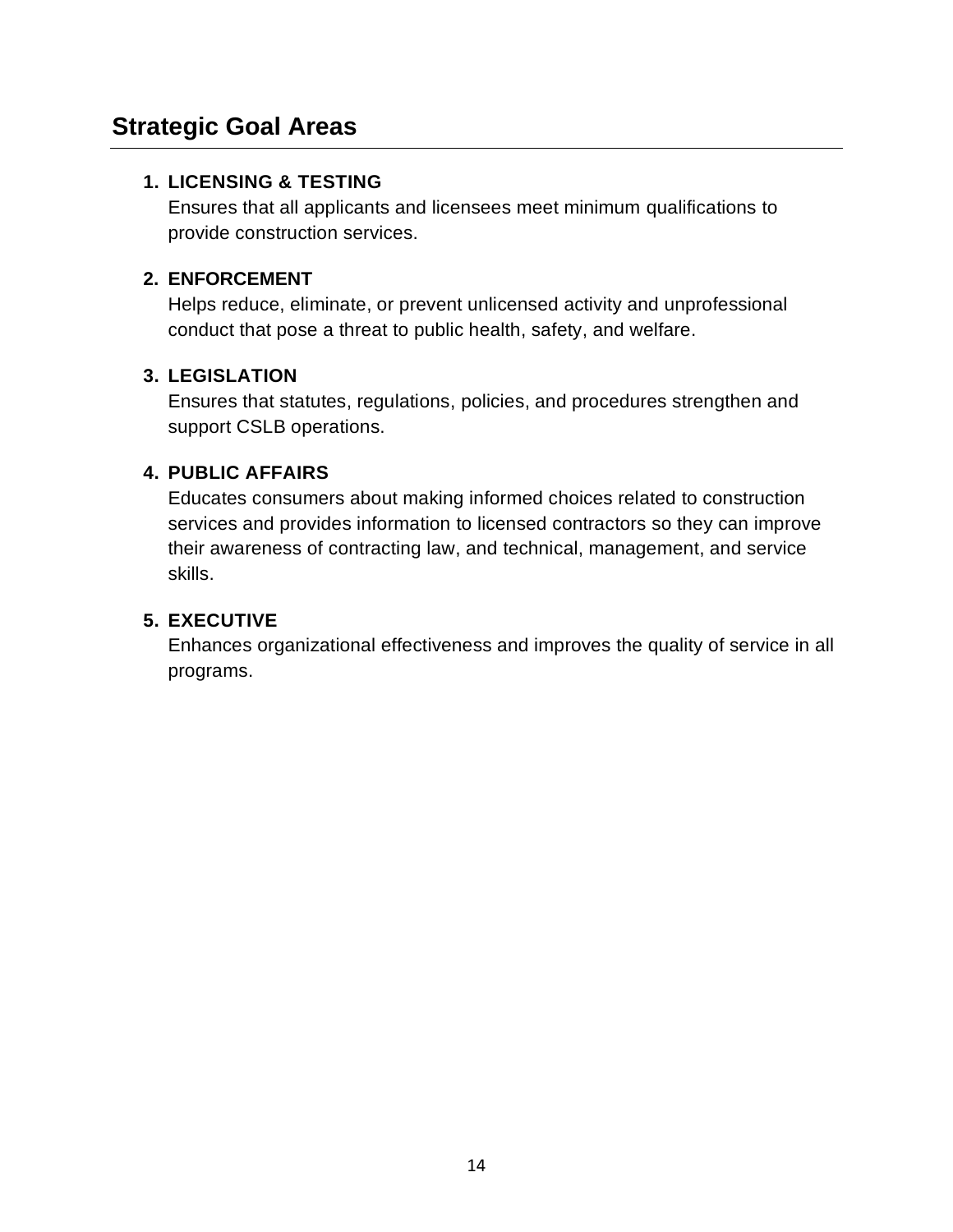<span id="page-14-0"></span>**Ensure that all applicants and licensees meet minimum qualifications to provide construction services.**

1.1 Assess barriers to licensure for women and minorities and create an outreach plan to community colleges, construction management programs, labor unions, and workforce development groups to increase licensee diversity and create a better understanding of applicants and licensees.

*Ongoing: Workshops or Surveys*

1.2 Study and appraise existing and prospective reciprocity agreements to determine if they are needed; and if so, whether qualifying criteria for reciprocity agreements be updated or codified legislatively.

*June 2023*

1.3 Continue automating and streamlining all online application, licensing, and examination processes to improve processing efficiency.

*December 2024*

1.4 Assess and report on how to incorporate new and emerging technologies into the licensure process to ensure licensees continue to represent reliability in contracting excellence.

*Ongoing: Presentation to Board summer 2022*

1.5 In partnership with Public Affairs, streamline and eliminate jargon on CSLB licensing webpages, handouts, publications, and forms to reduce user confusion and processing times.

*December 2022 and ongoing*

1.6 Complete exam administration outsource transition and assess remote testing options.

*September 2022*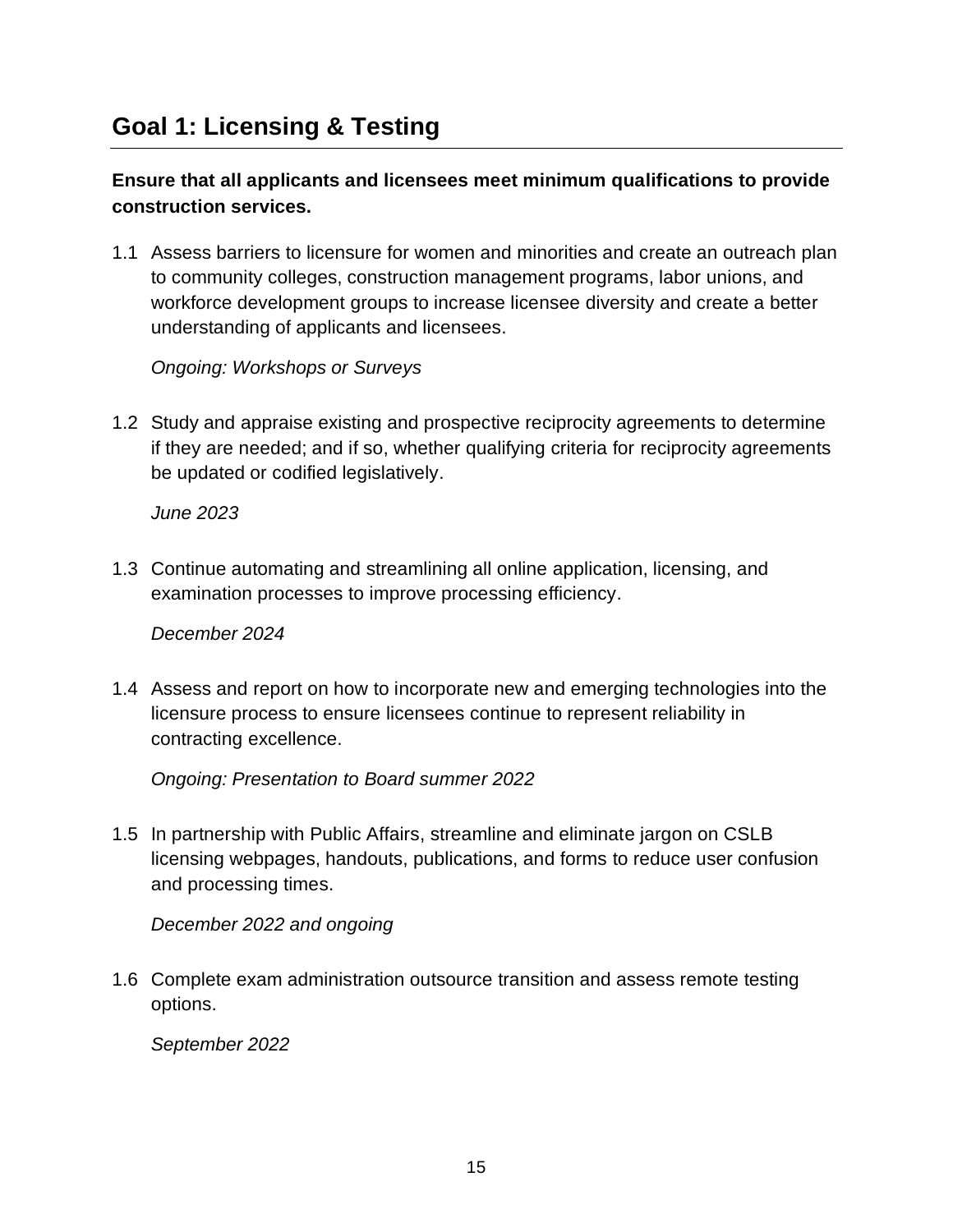# <span id="page-15-0"></span>**Goal 2: Enforcement**

**Helps reduce, eliminate, or prevent unlicensed activity and unprofessional conduct that pose a threat to public health, safety, and welfare.**

2.1 Leverage current enforcement tools (letters of admonishment and accusations) to increase licensee and business knowledge by requiring contractors subject to CSLB corrective action to take specified courses.

*July 2022*

2.2 Research the scope of unlicensed practice, evaluate allocated enforcement resources, and meet with industry stakeholders to review enforcement strategies.

*July 2022: Prepare scope of work for hiring consultant and present to Enforcement Committee*

2.3 Coordinate educational workshops with agency partners to assist applicants and licensees in complying with contractors' state license law (CSLL) and other business requirements.

*March 2022: Presentation to Joint Enforcement Strike Force July 2022: Present education plan to Enforcement Committee*

- 2.4 Review and create a structured enforcement training program with enforcement academy to achieve statewide investigation and legal action consistency. July 2023
- 2.5 Research the need to establish a public works enforcement unit to perform outreach to awarding agencies and coordinate public works investigations with compliance groups and government entities to enforce CSLL requirements.

*July 2022: Presentation to Enforcement Committee*

2.6 Continue to enforce workers' compensation insurance requirements to protect consumers and workers and scrutinize licensees who self-certify they have no employees.

*Ongoing*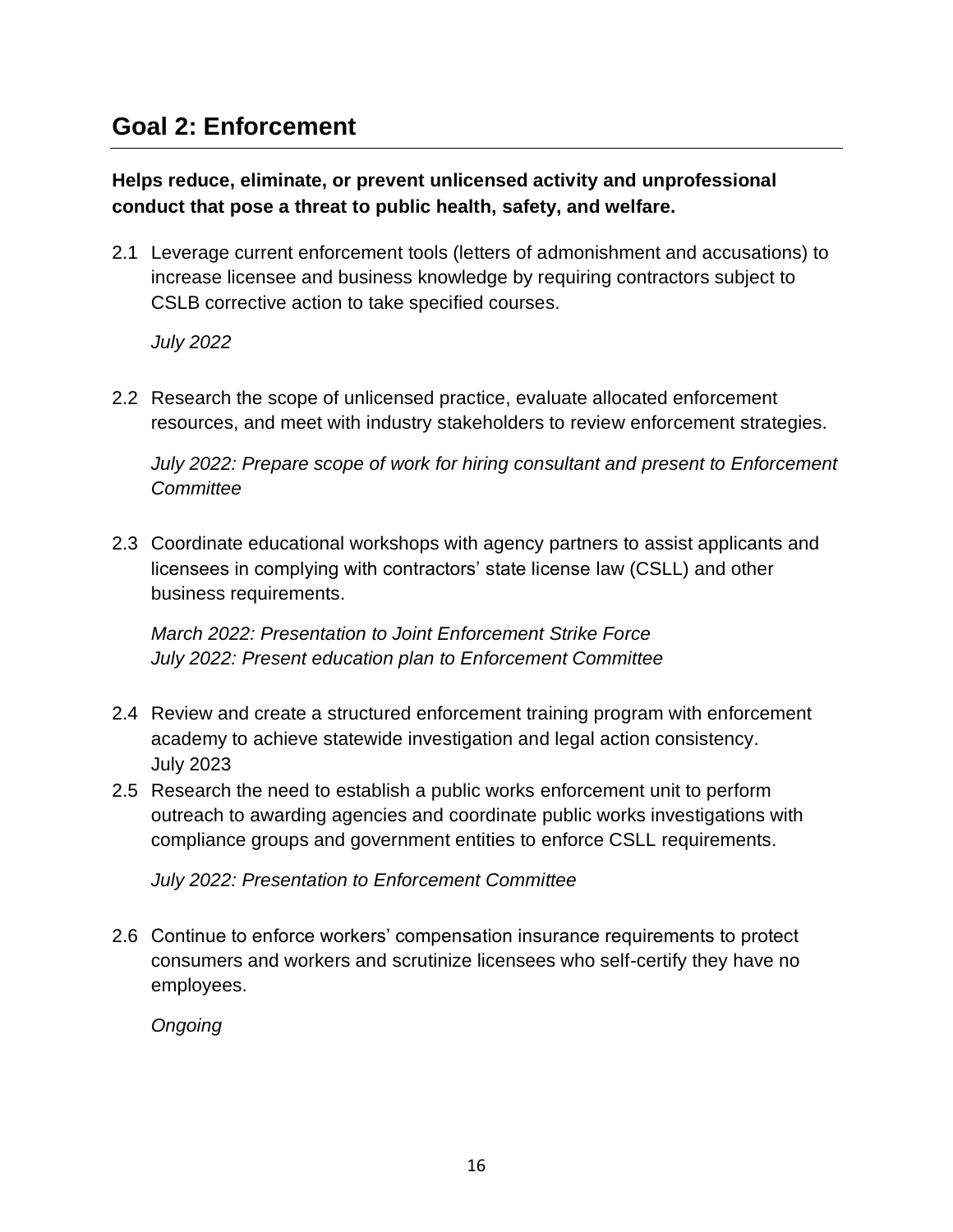# <span id="page-16-0"></span>**Goal 3: Legislation**

### **Ensures that statutes, regulations, policies, and procedures strengthen and support CSLB operations.**

3.1 Host an annual legislative day to build proactive relationships with lawmakers and to enhance effectiveness.

*April 2023: Annually thereafter*

3.2 Review policies, procedures, and current practices for compliance with the Administrative Procedure Act to ensure appropriate decision making.

*July 2022: Conduct internal review*

3.3 Use plain language in all CSLB legislative proposals and bill analyses for better consumer and contractor understanding.

*Immediate and ongoing*

3.4 Pursue legislation requiring workers' compensation insurance for all contractors to protect consumers and workers.

*September 2022*

3.5 Identify and include fiscal impacts for the Board's consideration in all legislative proposals and bill analyses.

*Immediate and ongoing*

3.6 Review and collaborate with local and state government to determine if CSLB's hazardous and asbestos certification remain viable and are effective in protecting consumers in declared disaster areas.

*July 2023*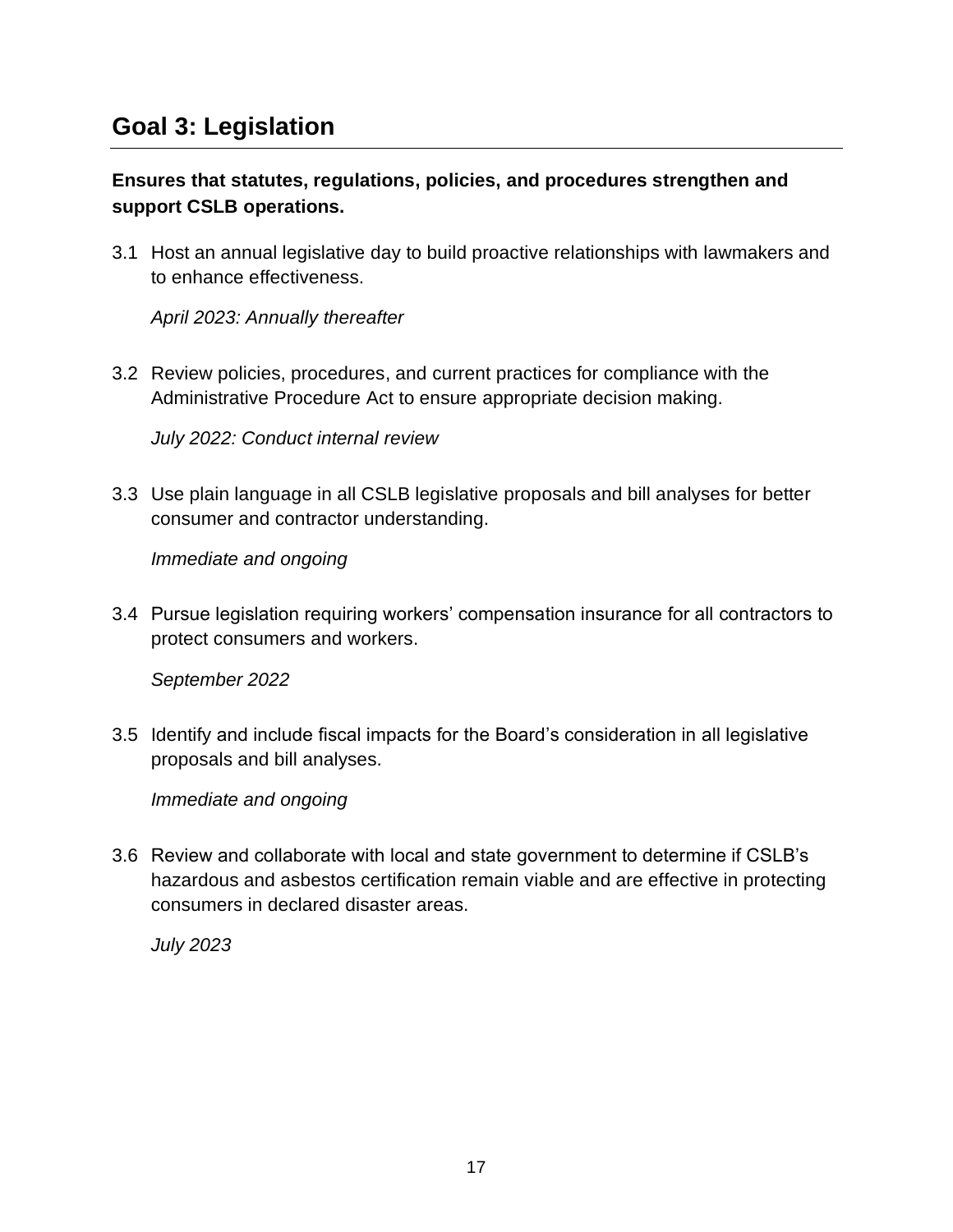# <span id="page-17-0"></span>**Goal 4: Public Affairs**

**Educates consumers about making informed choices related to construction services, and provides information to licensed contractors so they can improve their awareness of contracting laws and technical, management, and service skills.**

4.1 Expand CSLB's online presence through both standard platforms and emerging technologies to improve effectiveness in educating consumers and the industry.

*Ongoing*

4.2 Establish a CSLB-specific new board member orientation to educate board members about legislative processes, licensing and testing functions, and enforcement procedures.

*January 2023*

4.3 Update the website content, accessibility, and navigation to improve the user experience.

*Immediate and ongoing*

4.4 Develop video tutorials on processes and procedures to reduce consumer, licensee, and applicant errors (for example, how to complete forms).

*Ongoing: Two videos per year beginning in 2022*

4.5 Develop communications with C-20 (Warm-Air Heating, Ventilating and Air-Conditioning) and C-38 (Refrigeration) contractors on energy work in line with Governor Newsom's carbon reduction goals.

*December 2022*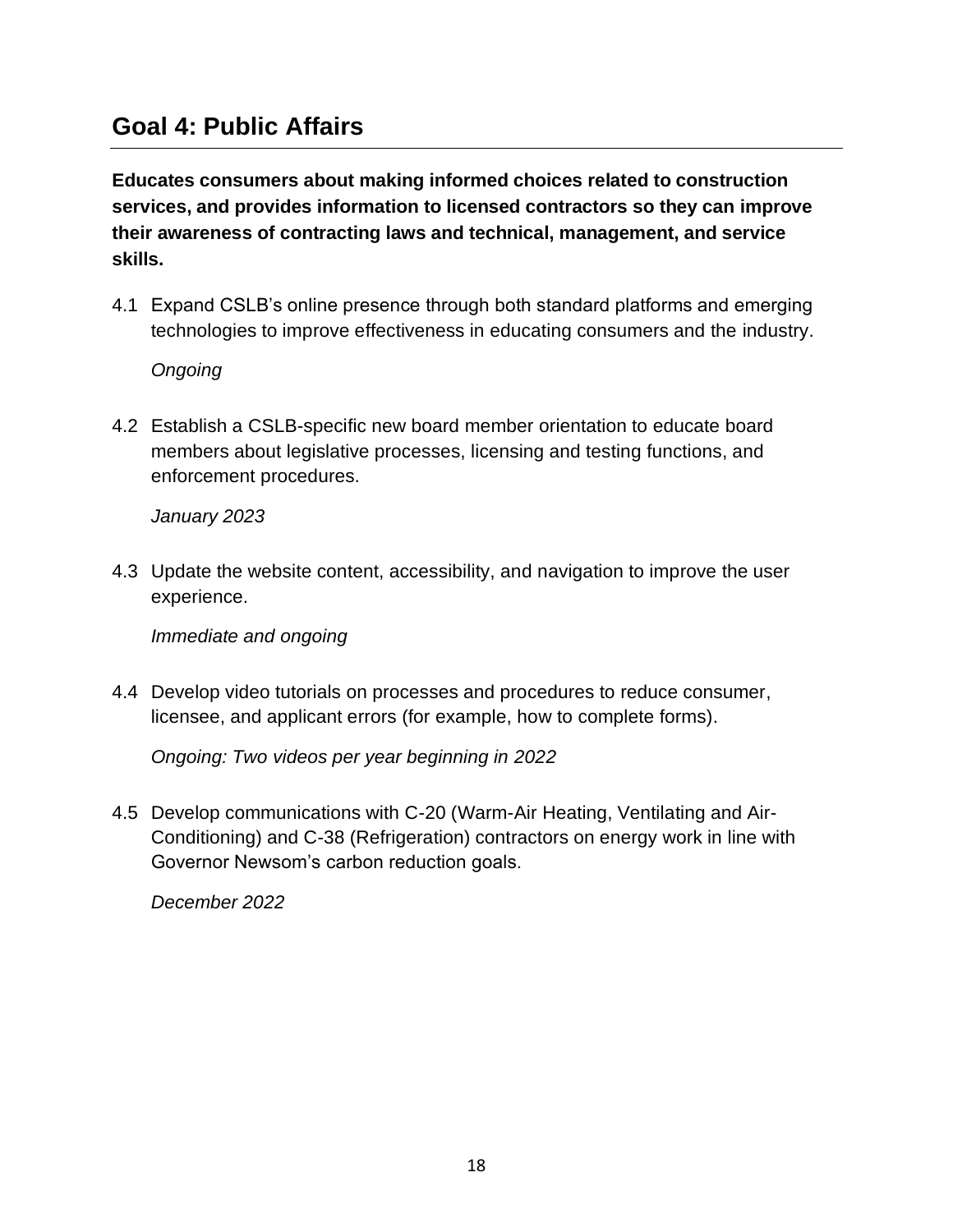# <span id="page-18-0"></span>**Goal 5: Executive: Administration and Information Technology**

**Enhances organizational effectiveness and improves the quality of service in all programs.**

5.1 Regularly report to the Board on IT security to protect and secure CSLB sensitive data.

*Ongoing*

5.2 Research and develop tools in addition to existing annual surveys that will provide the Board and staff with feedback on the public's perception of staff performance and customer service.

*July 2022*

5.3 Replace the automated phone system to ensure callers can speak to a representative in a timely fashion.

*March 2023*

5.4 Improve staff recruitment, onboarding, and training/team building for staff development.

*July 2022*

5.5 Evaluate applicant and licensee online logins or profiles to help tailor the content to the user, track submissions/interactions, etc.

*December 2022: Procure product December 2023: Implementation*